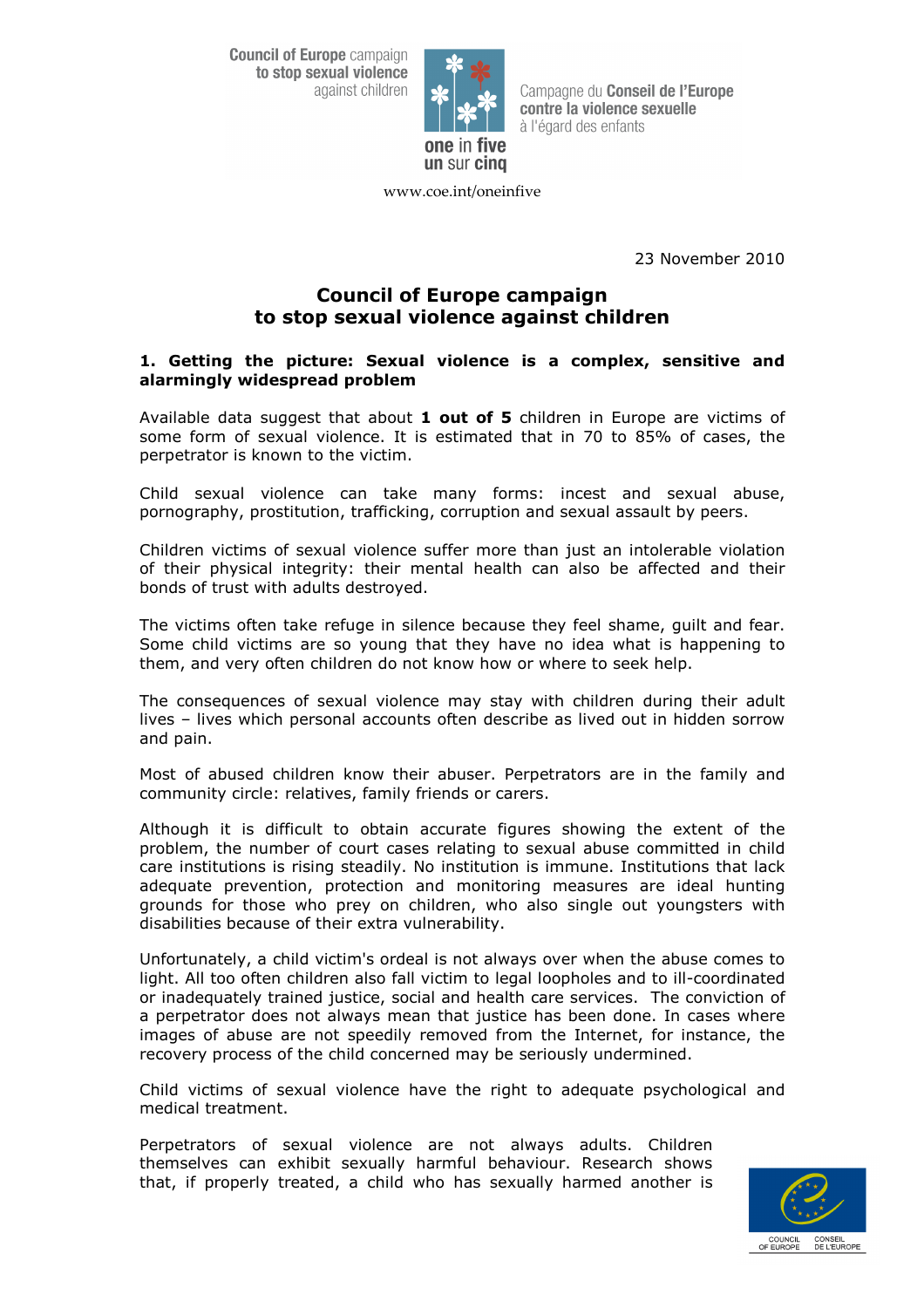very unlikely to reoffend. Most child perpetrators are themselves victims of abuse or neglect.

#### **2. A Council of Europe Convention to fight all forms of sexual violence**

The entry into force on 1 July 2010 of the Council of Europe Convention on the Protection of Children against Sexual Exploitation and Sexual Abuse ("Lanzarote Convention") represents a significant advance in the prevention of sexual violence, the protection of children and the combating of impunity.

The convention is anchored in the United Nations Convention on the Rights of the Child and is the first international instrument to treat sexual abuse of children as a crime, irrespective of where or by whom it is committed – in the home, in a child care institution, through organised crime networks or via the Internet.

It is open to ratification by non-European countries as well as Council of Europe member states and requires lawmakers to extend the statutory limitation for bringing child sexual abuse cases to trial, in some cases until long after the victim has reached the age of majority.

It stresses the importance of data collection and sexuality education, and calls for the setting up of services enabling children to report abuse. It stipulates that judicial procedures must be child-friendly, taking fully into account the trauma of abuse and the need to safeguard the victims' security, privacy, identity and image.

It recognises the key role of professionals, child rights defenders, the business community, the media and parents. It also calls on countries to develop education about sexual matters as well as awareness-raising campaigns, promoting participation by children in the development of prevention policies and campaigns.

#### **3. An empowering campaign**

In Rome (Italy) on 29 November 2010, the Council of Europe will launch a campaign to stop sexual violence against children. Its main objectives will be:

- to promote **signature, ratification and implementation of the Council of Europe Convention** on the Protection of Children against Sexual Exploitation and Sexual Abuse;
- to equip children, their families/carers and societies with knowledge and tools to prevent sexual violence against children and in so doing raise awareness of the full extent of sexual violence against children.

Through the campaign, the Council of Europe wants to empower governments, parliamentarians, professional networks, civil society, parents and children, enabling them to take the necessary steps to stop sexual violence against children.

# **a. The materials developed for the campaign**

Various kinds of awareness-raising and information materials will be developed for the different groups targeted by the campaign:

• Handbooks and brochures about the Lanzarote Convention will help campaign partners as they advocate ratification of this legal instrument;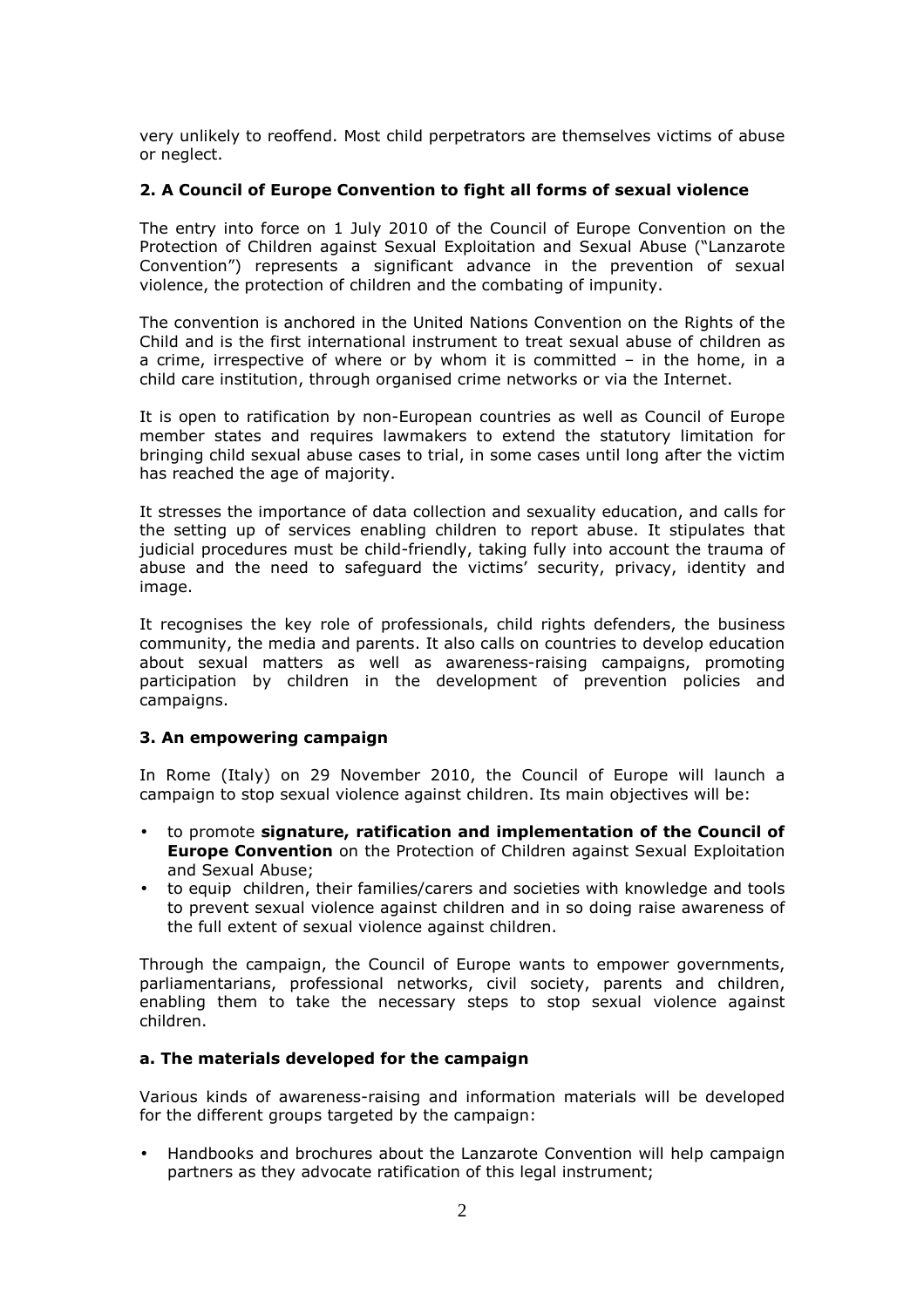- Publications, reports and thematic studies will highlight the state of research, good practices and innovative means of tackling sexual violence, whether in the form of sexual exploitation, grooming, sexual abuse or trafficking;
- Material targeting specific groups (parliamentarians, the media, children, parents, teachers, social workers, local authorities, etc).

# A specific awareness-raising tool for parents: "The Underwear Rule"

The Council of Europe has developed awareness-raising material which will help parents and carers to talk to children in a positive and child-friendly manner about their right to define their personal boundaries and their right to say no if they are unhappy about being touched, and to explain that children can talk with confidence about this subject to those who look after them.

The awareness-raising concept is called "The Underwear Rule". The concept will be presented in a TV spot, in a children's book, on a website and on posters and postcards.

The 30-second TV spot features two characters: Kiko and the hand. Kiko is a small child, neither girl nor boy, neither black nor white, who comes across the caring hand. Kiko allows the hand to touch hair, hands and nose, but when the hand asks: "May I touch inside your underwear?", Kiko's reply is a firm refusal.

The main message in the awareness raising material is "About one in five children is a victim of sexual abuse. Usually by someone they know. Prevent this happening to your child. Listen and be receptive to your child's feelings. Teach them "The Underwear Rule". A simple rule that makes it clear where your child should not be touched.

Some of the main messages are headed:

- o Good secrets make you happy, bad secrets don't.
- o Talk to your children and make sure they can talk to you.
- o If touching doesn't feel right, it isn't right.

This tool is available in English, French and Italian, and could be translated into other languages as part of the "Building a Europe for and with Children" programme.

# **b. Campaign partners**

In addition to addressing the campaign to parents, carers and children, we have encouraged governments in **the member states** of the Council of Europe to set up national campaign teams comprising all the relevant players: ministries responsible for social affairs, justice, health, education, youth affairs and information and communication technologies, parliamentarians, local and regional authorities, children's ombudspersons, civil society organisations, parents' associations and professional networks (in the medical, teaching, welfare, health, justice and caring sectors).

**The intergovernmental sector** of the Council of Europe plays a very important part in moving forward policies at national level, preparing co-operation programmes in various areas, such as youth awareness, developing teacher training materials and sex education material, promoting child-friendly justice and health and social services for victims of sexual violence.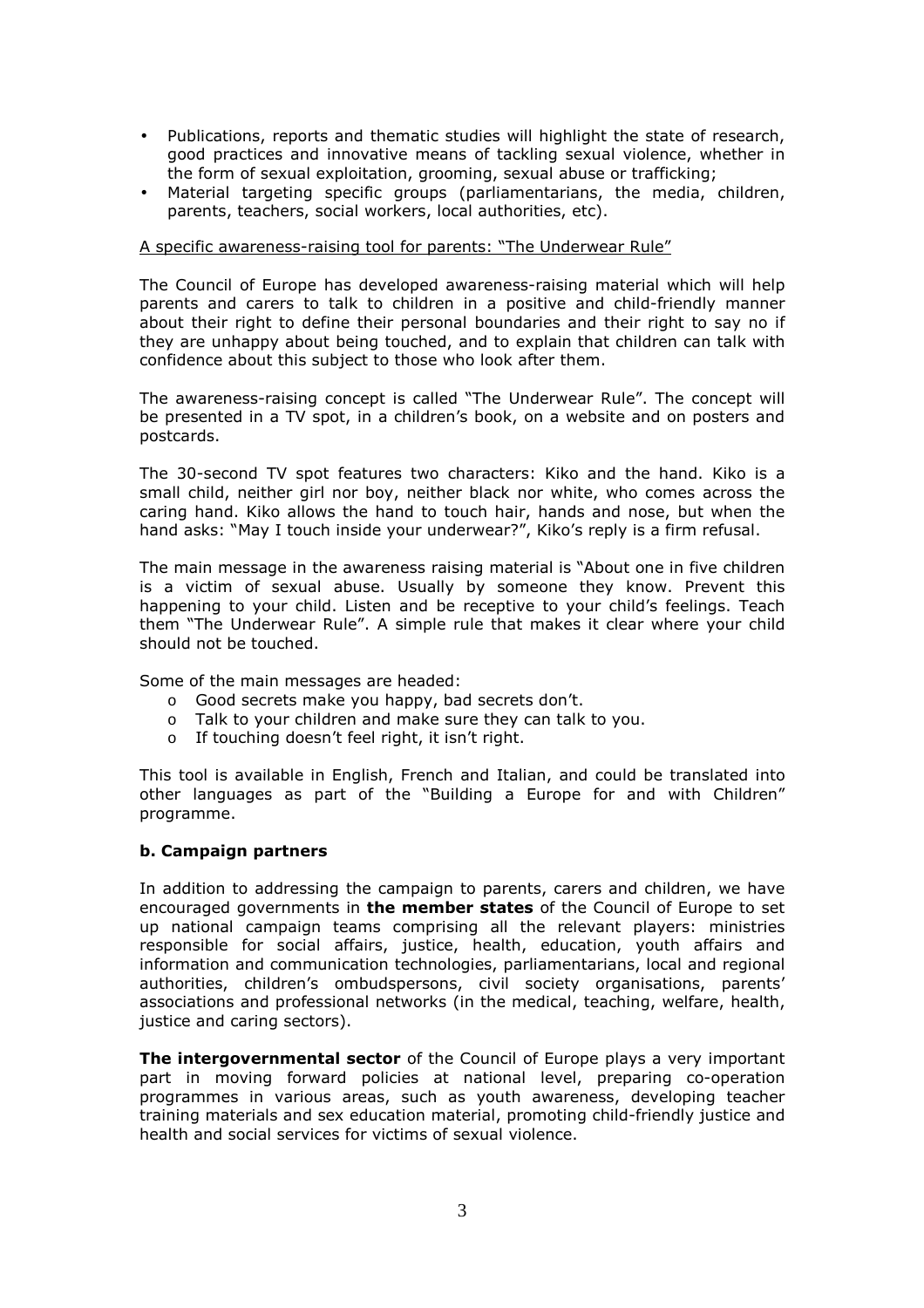**The Parliamentary Assembly** of the Council of Europe, by adopting its Recommendation 1934 (2010) on "Child abuse in institutions: ensuring full protection of the victims", decided to support the campaign through a parliamentary dimension aimed at raising awareness and promoting the signature, ratification and implementation of the Lanzarote Convention through national parliaments. A handbook for parliamentarians facilitating the promotion of this essential instrument at national level is currently being prepared for this purpose (expected for January 2011), and a network of contact parliamentarians is being set up and will meet for the first time during the First part-session of the Assembly (24-28 January 2011). Further activities will notably include the preparation of reports related to the issue of sexual abuse of children, as well as the organisation of hearings and debates at European and national level.

**Local and Regional Authorities** are welcome to join in the campaign by informing and motivating working groups and National Associations for Local and Regional Authorities. Those national associations can join the national campaign teams in their respective Council of Europe member states. At local level they can promote discussions and seminars with local education and child protection officials, decision-makers, the media and parents, with a view to ridding local communities of sexual violence against children. Local and regional authorities have an important role to play when it comes to creating child-friendly multiagency and pluridisciplinary centres for helping child victims of sexual abuse to avoid secondary victimisation. Political will at this level is therefore extremely important.

**Children's ombudspersons** are key partners in the campaign, and they can contribute by disseminating campaign material to children and parents through their regular work programme. They also have a crucial role in assisting governments to put in place a strategy conducive to the signing and ratification of the Lanzarote Convention.

**Media** (TV, radio, print, internet) professionals have been invited to join in the campaign by covering its topics and the latest developments regarding ratification of the Lanzarote Convention, but also by helping to define and put into practice their own important role in protecting children against sexual violence. Media professionals, in collaboration with experts on children's rights and protection, can for example organise seminars about the ethical aspects of interviews with children traumatised by sexual abuse. Furthermore, a code of conduct for the reporting of cases of sexual violence against children can be put in the spotlight.

**Non-governmental organisations** promoting children's rights have a key role to play in the campaign, as they make a vital contribution by supporting and maintaining close relationships with parents and children. They give us a better understanding of the needs and the measures to be taken. The Council of Europe aims to co-operate with international and national non-governmental organisations and networks in sharing information, policy and legal advice, as well as child protection practices and tools for the elimination of sexual violence against children. Non-governmental organisations are encouraged to facilitate the sharing of knowledge by disseminating awareness-raising material and by organising seminars and training workshops in order to develop the capacity of local and national authorities, decision-makers, civil servants, parents and children in respect of issues relating to children's rights, sexual violence against children and child protection. Civil society organisations and groups are also encouraged to participate in national campaign planning and implementation and in the monitoring of results. Furthermore, it is civil society which is in the best position to ensure that children will be heard, protected and respected in their